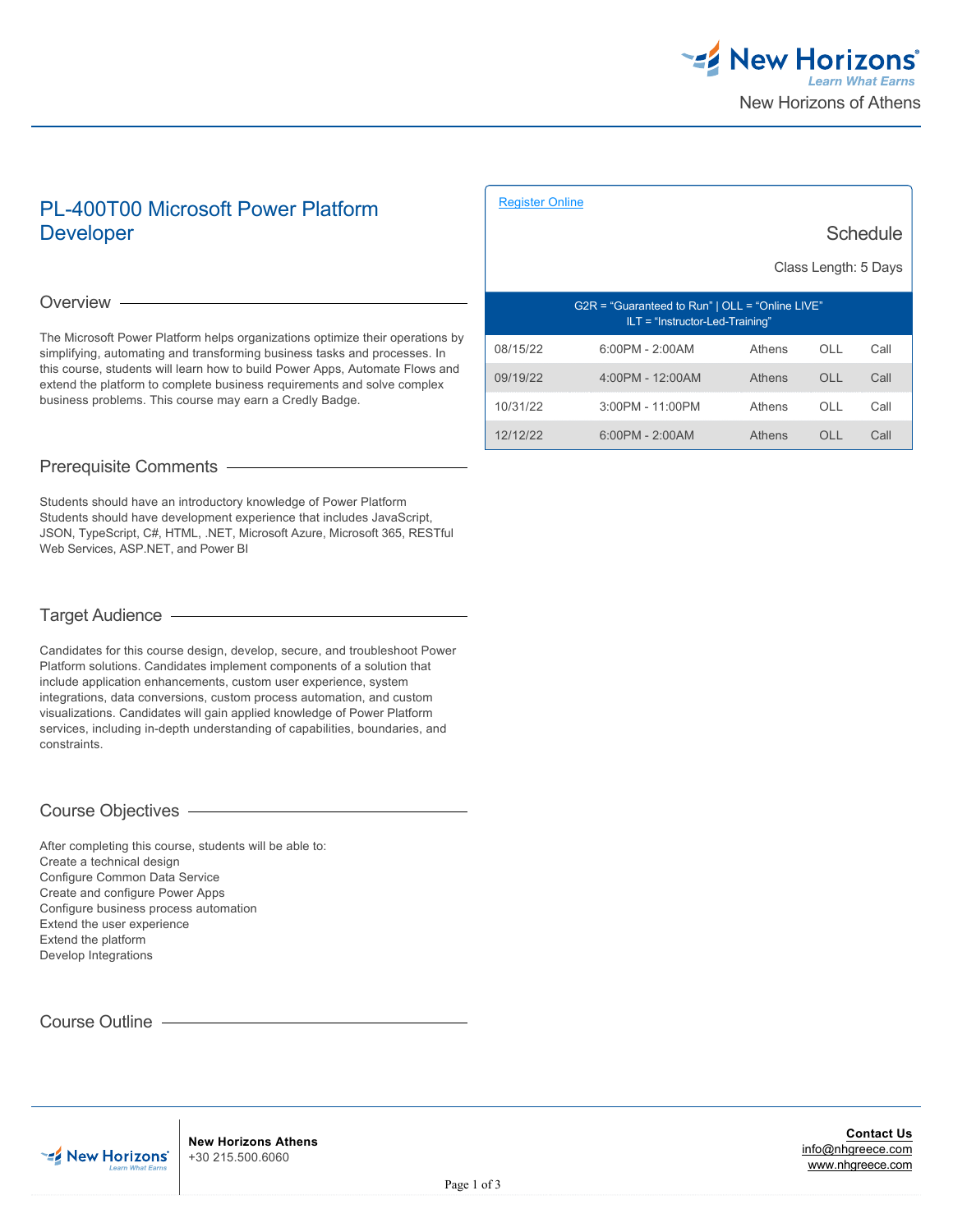

#### **1 - Create a model-driven application in Power Apps**

This module introduces you to creating a model-driven app in Power Apps that uses Common Data Service.

#### **2 - Get started using Common Data Service**

This module will explain the concepts behind and benefits of Common Data Service. Creating an environment, entities, fields and options sets are also discussed.

#### **3 - Create a canvas app in Power Apps**

This module introduces you to Power Apps, helps you create and customize an app, and then manage and distribute it. It will also show you how to provide the best app navigation, and build the best UI using themes, icons, images, personalization, different form factors, and controls.

#### **4 - Automate a business process using Power Automate**

This module introduces you to Power Automate, teaches you how to build workflows, and how to administer flows.

#### **5 - Create a business process flow in Power Automate**

This module introduces you to creating business process flows in Power Automate

#### **6 - Introduction to developing with Power Platform**

This module is the first step in learning about platform, tools, and the ecosystem of the Power Platform

### **7 - Extending the Power Platform user experience Model Driven apps**

This module describes how to create client scripting, perform common actions with client script, and automate business process flow with client scrip. Learn about what client script can do, rules, and maintaining scripts. Discover when to use client script as well as when not to use client script.

#### **8 - Create components with Power Apps Component Framework**

This module describes how to get started with Power Apps Component Framework with an introductory module on the core concepts and components. Then it shows you how to build a component and work with advanced Power Apps Component Framework features.



**New Horizons Athens** +30 215.500.6060

**Contact Us** [info@nhgreece.com](mailto:info@nhgreece.com) [www.nhgreece.com](http://www.nhgreece.com)